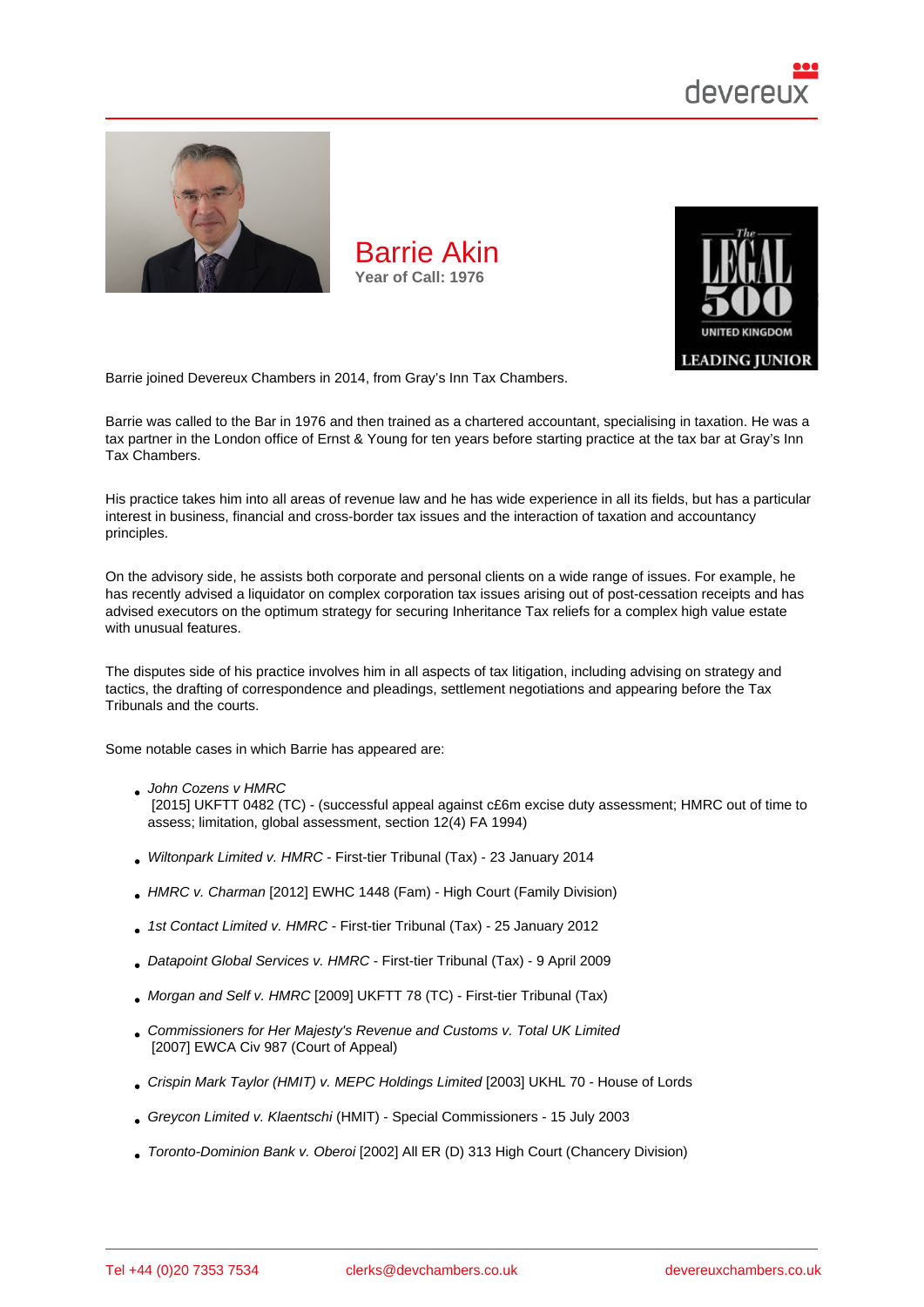Pawlowski (Collector of Taxes) v. Dunnington - [1999] STC 550 (Court of Appeal)

## Recommendations

Has experience of advising on a wide range of revenue law issues including tax planning arrangements, income tax and matters relating to the Disclosure of Tax Avoidance Schemes. He is a qualified chartered accountant. "Technically very sound and has a strong advisory practice." - Tax, Chambers UK Bar 2022.

A former chartered accountant and tax partner with a real depth of experience in private client issues. He is particularly noted for cross-border and offshore matters. His private client tax work covers inheritance tax planning, residence and domicile issues, and offshore trusts. "He has a good forensic brain and understands how to read a balance sheet." "Knowledgeable and approachable." - Tax: Private Client, Chambers UK Bar 2022.

"Barrie is very forensic and careful, he can always be relied upon to have read his instructions and prepared accordingly. He has a first-rate mind." - Private Client: Personal Tax, Legal 500 2022

"Approachable and effective, he provides clear advice." - Tax: Corporate and VAT, Legal 500 2022.

"He is very knowledgeable and I like how he approaches matters. You know when you're sitting in front of him that he knows your instructions back to front. Barrie is my go-to on tax matters." Tax: Private Client, Chambers High Net Worth 2021

"He has a superb grasp of his subject matter and is a highly experienced adviser." Acted in Mitchell & Bell v HMRC, a case concerning over-claimed VAT credits, which involved questions of when HMRC evidence can be excluded - Tax, Chambers UK Bar 2021

A former chartered accountant and tax partner with a real depth of experience in private client issues. He is particularly noted for cross-border and offshore matters. His private client tax work covers inheritance tax planning, residence and domicile issues, and offshore trusts. "He is an incredibly meticulous tax lawyer." "He can see all the way around a case and look ten steps ahead to find a way to deal with problems." Advised the claimant in Mitchell & Bell v HMRC, a case involving issues with 'shadow directors' - Private Wealth: Tax - UK, Chambers Global 2021 & Tax: Private Client, Chambers UK Bar 2021.

'Has a very succinct analytical style and is able to 'translate' the complexities of UK pensions tax so that it is intelligible to non-tax specialists.' - Private Client: Personal Tax, Legal 500 2021

Barrie Akin is "an incredibly meticulous tax lawyer," according to one barrister, who continues: "My impression is that if you want someone who will look at every possible angle of a problem, he is your man. He can see all the way around a case and look 10 steps ahead to find a way to deal with problems." Tax (Private Client), Chambers High Net Worth 2020

"Very knowledgeable and demonstrates a quick understanding of the subject matter as well as the overriding objectives of the client. He's happy to debate points of law and is not rigid in his views." Tax: Private Client, Chambers UK Bar 2020

"Very good at being able to look at the pragmatic and the accounting side of tax advice as well as the legal side." - Tax, Chambers UK Bar 2020

'Approachable, commercially aware and has a collaborative approach.' - Tax (Corporate), Legal 500 2021

'Has an encyclopaedic knowledge of the tax acts.' - Private Client: Personal Tax, Legal 500 2020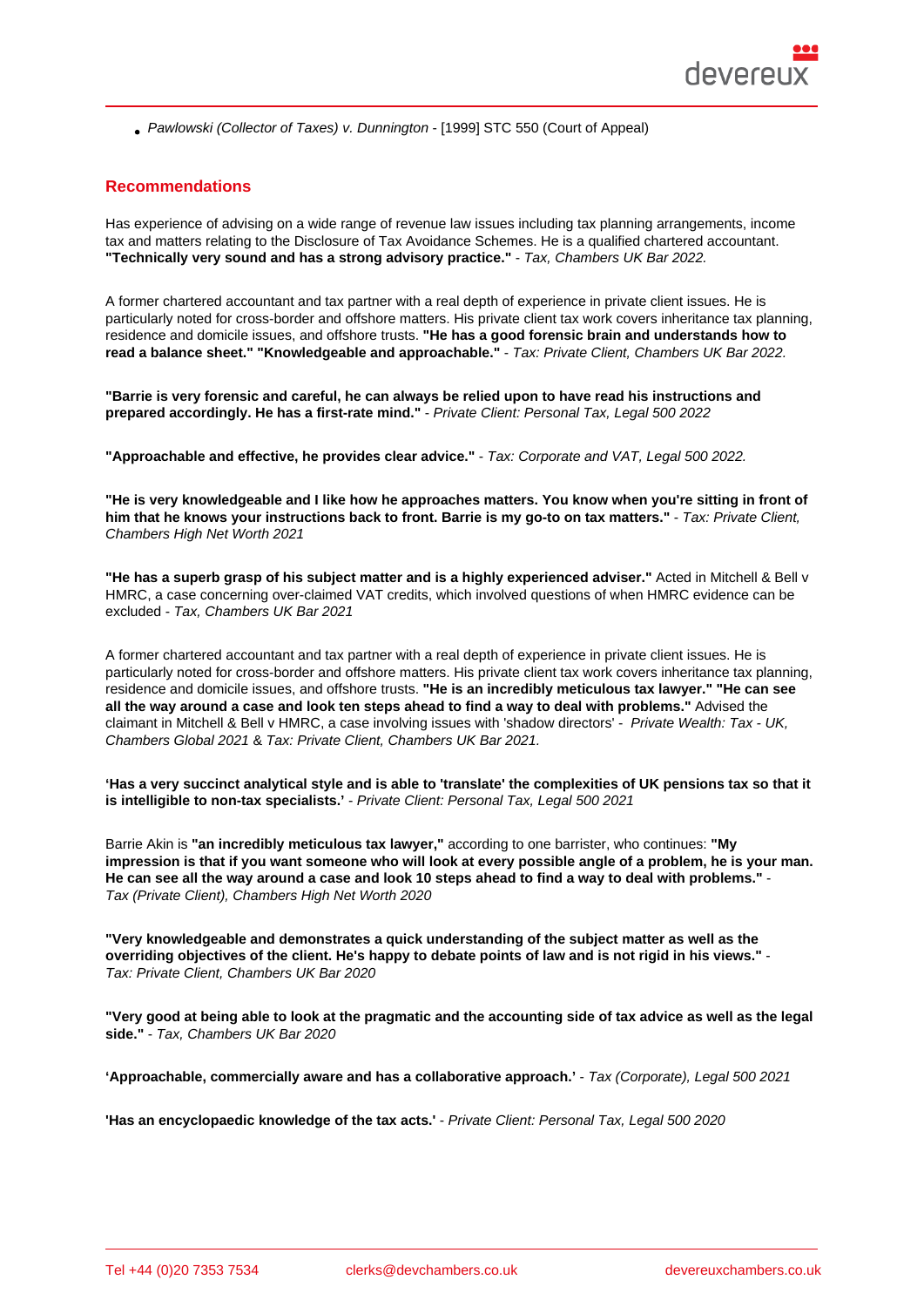'He has a wide skillset that means he transverses many areas of expertise.' - Tax (Corporate), Legal 500 2020

Broad practice encompassing all areas of Revenue law. His private client tax work covers IHT planning, residence and domicile issues, and offshore trusts. "Barrie's advice is cogent and practical. His hands-on expertise as a previous Big Four partner provides a distinctive combination of practical approaches in the real world with detailed considerations of how a court might approach the issue." - Tax: Private Client, Chambers UK Bar 2019

| "Calm, responsive, technically able and approachable."<br>- Tax, Chambers UK Bar 2019 |  |                                   |
|---------------------------------------------------------------------------------------|--|-----------------------------------|
| 'One of the brightest, most technically able barristers at the tax Bar.'              |  | - Tax (Corporate), Legal 500 2019 |
| 'He has an encyclopaedic knowledge of the law.'<br>- Tax (VAT), Legal 500 2019        |  |                                   |
| - Private Client: Personal Tax, Legal 500 2019<br>'Very knowledgeable.'               |  |                                   |

Barrie Akin has a broad private client practice, which includes advising UK and international high net worth clients on Capital Gains Tax, residency matters and offshore trusts. He also regularly represents private clients in tax disputes with HMRC. A market insider remarks: "Barrie's advice is cogent and practical. His hands-on expertise as a previous Big Four partner provides a distinctive combination of practical approaches in the real world with detailed considerations of how a court might approach the issue." - Tax (Private Client), Chambers High Net Worth 2018

Broad practice encompassing all areas of Revenue law. His private client tax work covers IHT planning, residence and domicile issues, and offshore trusts. "A very good private client barrister and very safe pair of hands. He is very courteous and a nice opponent." - Tax (private Client), Chambers UK 2018

He has extensive experience of advising on a wide range of Revenue law issues. He is a qualified chartered accountant. "A very able advocate and excellent cross-examiner, he is able to get incredibly good evidence out of potentially difficult witnesses and has an encyclopaedic knowledge of the tax code." "Very personable and excellent at explaining things to clients in conference. He provides clear advice and is eminently sensible." - Tax, Chambers UK 2018

"At the top of his game, but manages to stay grounded." - Tax (Private Client), Legal 500 2017

"Eminently sensible and perceptive." - Tax (Corporate), Legal 500 2017

"Particularly strong in handling the obscure, highly technical cases." - Tax (VAT), Legal 500 2017

Barrie Akin has a broad practice encompassing all areas of Revenue law. His private client tax work covers IHT planning, residence and domicile issues, and offshore trusts. Akin is described as a "very good private client barrister and very safe pair of hands," by one source, who adds: "He is very courteous and a nice opponent." - Tax: Private Client, Chambers High Net Worth 2017

A former chartered tax accountant, Barrie Akin has a unique perspective on tax matters. His practice includes advising foreign and domestic high net worth individuals on capital gains tax planning, including the use of residency rules. He has represented clients against HMRC on offshore trust and tax disputes. "His knowledge is fantastic, as he was ex-Revenue before he went to the Bar. He is also very accessible." "He has a brilliant mind in terms of tax planning. Not only does he have an amazing understanding, but he has the numbercrunching accountancy style. He is absolutely excellent." - Tax: Private Client, Chambers UK 2017 and Private Wealth: Tax, Chambers Global 2017

He has extensive experience of advising on a wide range of Revenue law issues. Sources highlight his advocacy and technical skills. "He would be my first port of call if I wanted to ask a technical question of anyone. He has a photographic memory of all the authorities, and is incredibly able when dealing with technical points of law. He is very nimble on his feet when it comes to cross-examination. It comes quite naturally to him."